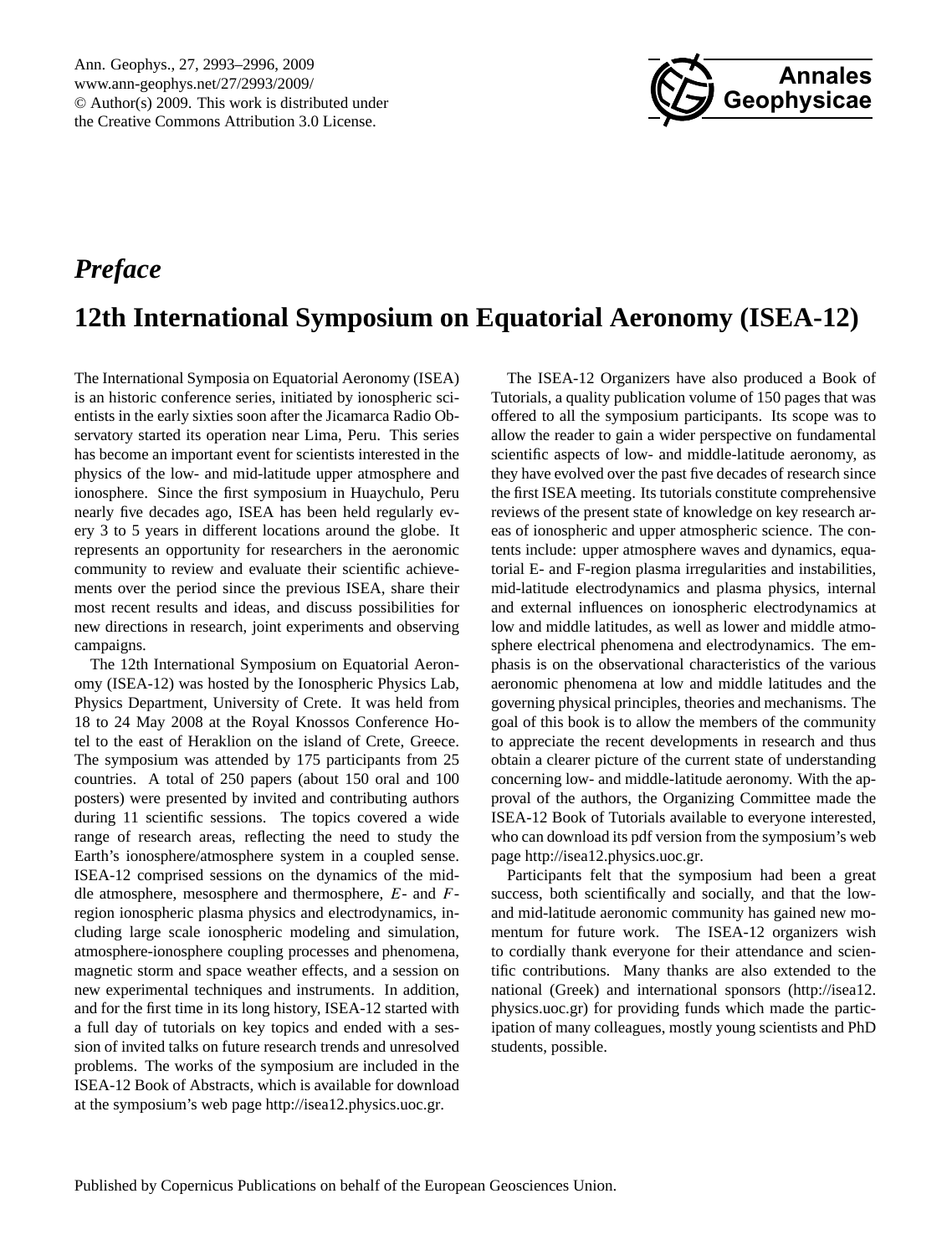This Annales Geophysicae Special Issue contains 33 papers that were presented in ISEA-12. The Guest editors wish to thank all the authors and also the referees (see list of names below) for their efforts. In particular, the Guest editors are grateful to Dr. Kirsti Kauristie, the Annales Geophysicae Special Issue Editor, who did the editorial work with great efficiency and cooperation.

Last but not least, the organizers and guest editors, acting on behalf of the entire ISEA community, wish to dedicate the ISEA-12 Special Issue to the memory of Tor Hagfors, an outstanding scientist and a prominent member of the ionospheric community, and for many a dear colleague and friend, who suddenly passed away on 17 January 2007.

### **The Guest Editors**

Christos Haldoupis, ISEA-12 Chair, University of Crete, Greece Jonathan Makela and Erhan Kudeki, University of Illinois at Urbana-Champaign, USA Jorge Chau, Radio Observatorio de Jicamarca, Instituto Geofísico del Perú, Peru Dora Pancheva, Geophysical Institute, Academy of Sciences, Bulgaria David Hysell, Cornell University, USA

#### **List of ISEA-12 Special Issue referees**

| Haerendel Gerhard      | Meriwether John        | Singer Werner    |
|------------------------|------------------------|------------------|
| Haeusler Kathrin       | Miller Ethan           | Smith Anne       |
| Haldoupis Christos (2) | Millward George        | Snively Jonathan |
| Harris Matthew         | Nicolls Michael        | Sofieva Victoria |
| Hysell David (2)       | Nygren Tuomo           | Sulzer Michael   |
| Jacobi Christoph (2)   | Oberheide Jens (2)     | Swartz Wesley    |
| Kumar Kishore Karanam  | Otsuka Yuichi          | Swenson Gary (2) |
| Kauristie Kirsti (2)   | Paluri VS Ramarao      | Tsugava Takuya   |
| Kelley Michael         | Pancheva Dora          | Tsunoda Roland   |
| Kherani Esfhan         | Patra Amit Kumar       | Urbina Julio     |
| Kil Hyosub             | Pellinen-Wannberg Asta | Uspensky Mikhail |
| Kofman Wlodek          | Pirjola Risto          | Vadas Sharon     |
| Kudeki Erhan           | Retterer John          | van de Kamp Max  |
| Lastivicka Jan         | Röttger Jürgen         | Wang Wenbin      |
| Li Feng                | Richmond Art           | Wernik Andrzej   |
| Lopez-Gonzalez Maria   | Saha Yogeshwar         | Wu Dong          |
| Makela Jonathan (3)    | Sahr John              | Yahnin Alexander |
| Malhotra Akshay        | Shalimov Sergey (2)    | Yeoman Timothy   |
| Maria Antonita         | Shiokawa Kazuo (2)     |                  |
|                        |                        |                  |

The ISEA-12 Special Issue is dedicated to the memory of Tor Hagfors.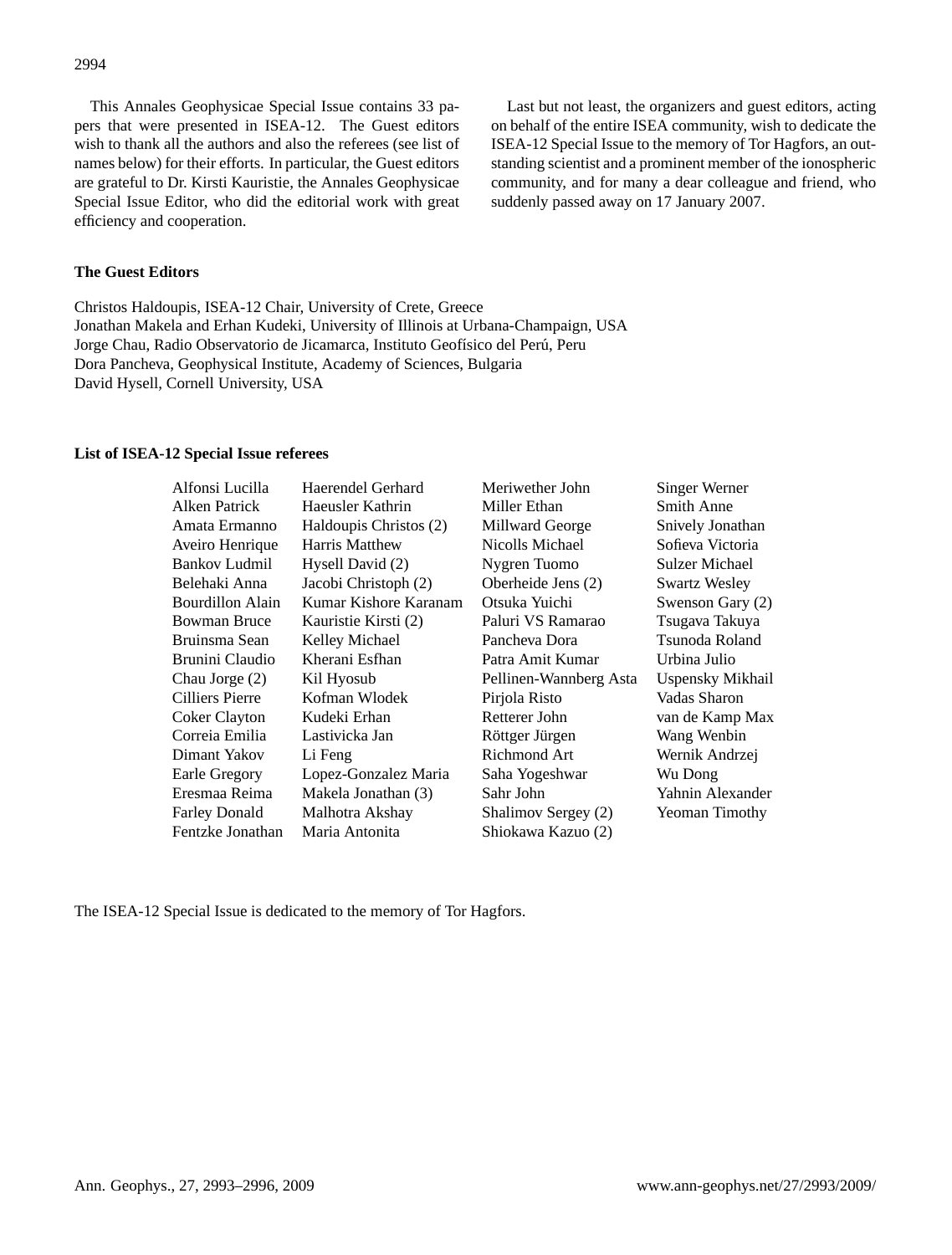## **In Memoriam**



**Tor Hagfors** 8 December 1930 – 17 January 2007 **Tor Hagfors**

### **Biography**

Tor Hagfors was born in 1930 in Oslo, Norway. He received his education in Oslo and Trondheim, finishing his studies with a PhD in Physics from the University of Oslo in 1959. His first employment, with the Norwegian Defense Research Establishment from 1955 to 1963, was interrupted by a position as Research Associate at Stanford University in 1959/60. From 1963 to 1967 and again from 1969 to 1971, he was a staff member of the MIT Lincoln Laboratory. From 1967– 1969, he served as Director of the Jicamarca Radio Observatory near Lima, Peru, and from 1971 to 1973, as Director of Operations of the Arecibo Observatory in Puerto Rico. He subsequently went back to Norway, accepting a position as Professor of Electrical Engineering at the Norwegian University of Science and Technology in Trondheim, where he stayed until 1982. During this time, from 1976 until 1982, he was also the founding Director of the European Incoherent Scatter Association (EISCAT) in Kiruna, Sweden. Next he was a Professor of both Astronomy and Electrical Engineering at Cornell University in Ithaca, New York, until 1992, and was simultaneously Director of the National Astronomy and Ionosphere Center (NAIC), which manages the Arecibo Observatory. In addition, during this period (1989– 1990) he was awarded a senior Humboldt Fellowship, which he spent at the Max-Planck-Institut für Aeronomie in Lindau, Germany. Having already served as a member of the Scientific Advisory Committee of this institute since 1976, in 1992 he accepted a call to be a Director of the Max-Planck-Institut für Aeronomie, where he stayed until his retirement at the end of 1998. Simultaneously, he was a Professor at the University of Oslo. After his retirement, he kept scientifically active not only at the renamed Max-Planck-Institut für Sonnensystemforschung (Solar System Research), but also as a Guest Professor at the University of Tromsø, Norway, at the University of Nagoya, Japan, and at the University of Lancaster, UK.

His scientific interests focused from the very beginning on the scattering of radio waves from magnetised plasmas, and also from random rough surfaces, including polarisation effects. His results on the latter topic, published in an often-cited paper in 1964, have come to be known as the "Hagfors scattering laws" laying the foundations for radio